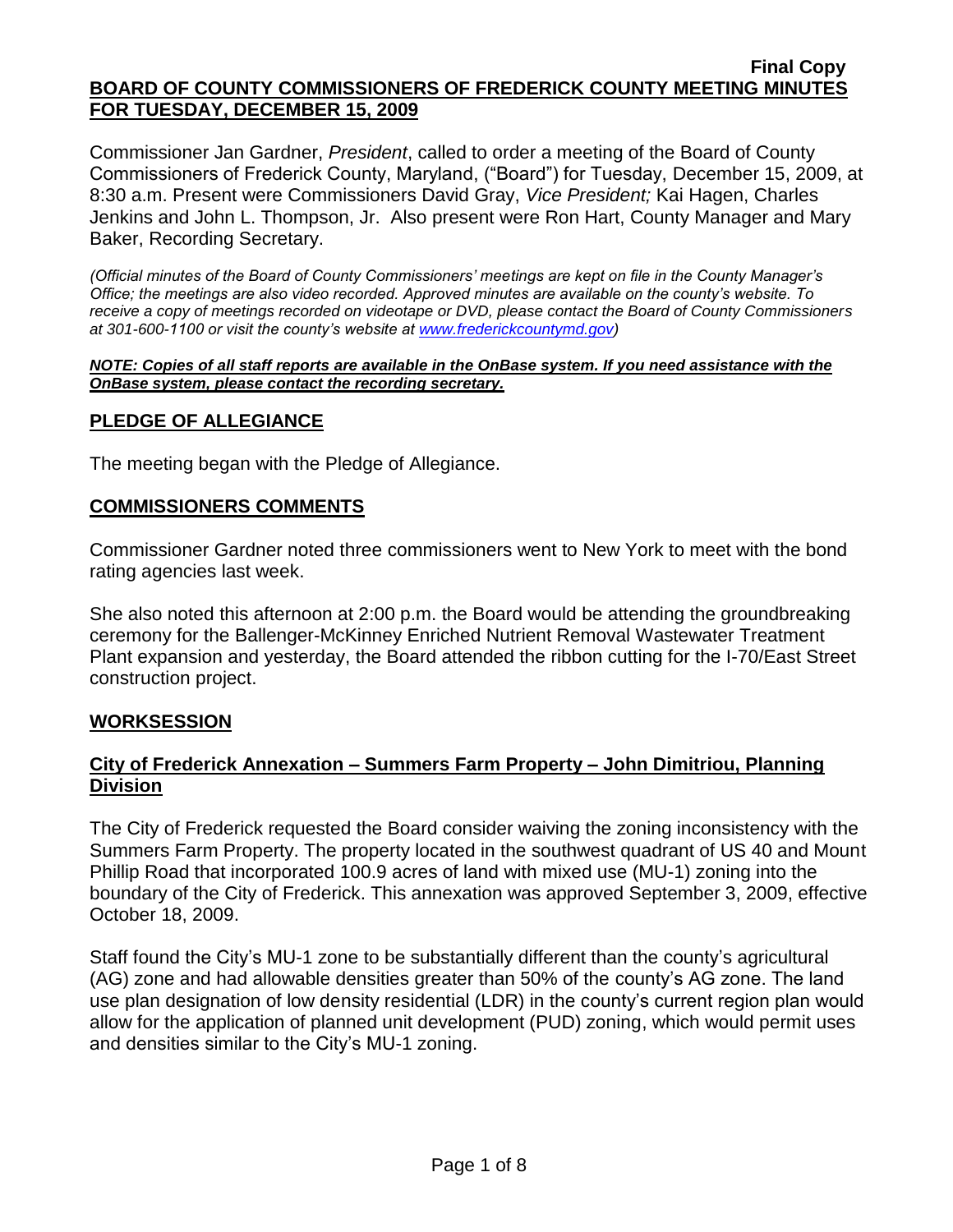Public comment was taken from:

**Bruce Dean, Esquire, McEvoy and Dean, PC** 

Commissioner Hagen moved to deny the request to grant expressed approval for the MU-1 zoning. Commissioner Thompson seconded the motion that passed 4-1 with Commissioner Jenkins opposed.

#### **ADMINISTRATIVE BUSINESS**

#### **Adoption of the Revised Frederick County Purchasing Regulations and Approval of the Revisions to the Frederick County Purchasing Rules (From public hearing held on 12/1/09) - Hal Good, Finance Division**

Commissioner Gray moved to adopt the proposed ordinance as presented. Commissioner Hagen seconded the motion that passed 5-0.

(A copy of Ordinance #09-25-533 can be obtained in the County Manager's Office or from the county's website, [www.frederickcountymd.gov\)](file:\\NT1S5\BOCC\BOCC\BOCC%20Minutes\Mary)

#### **FY 2011 - FY 2016 Capital Improvements Program Funding Discussion - Kelly Weaver, Finance Division**

Ms. Weaver and Mike Gastley, Finance Division, presented scenarios regarding the capital improvements program funding.

Commissioner Gardner passed the gavel to Commissioner Gray.

Commissioner Gardner moved to defund \$4,295,700 from general obligation (GO) bonds by taking:

- **\$3,000,000 unallocated**
- **5350,000 Winchester Hall West Wing Renovation**
- **5120,000 St. Marks Road Bridge**
- **5169,000 Reels Mill Road, Phase I**
- **5300,000 Mussetter Road**
- **540,000 Spectrum Drive improvements**
- **516,700 Buffalo Road / Harris Road improvements**
- **S300,000 FDR / CIR pavement management FY 2009**

Commissioner Hagen seconded the motion that passed 5-0

Commissioner Gardner moved to defund \$1,704,958 from GO bonds by taking:

**5244,270 Southern District substation**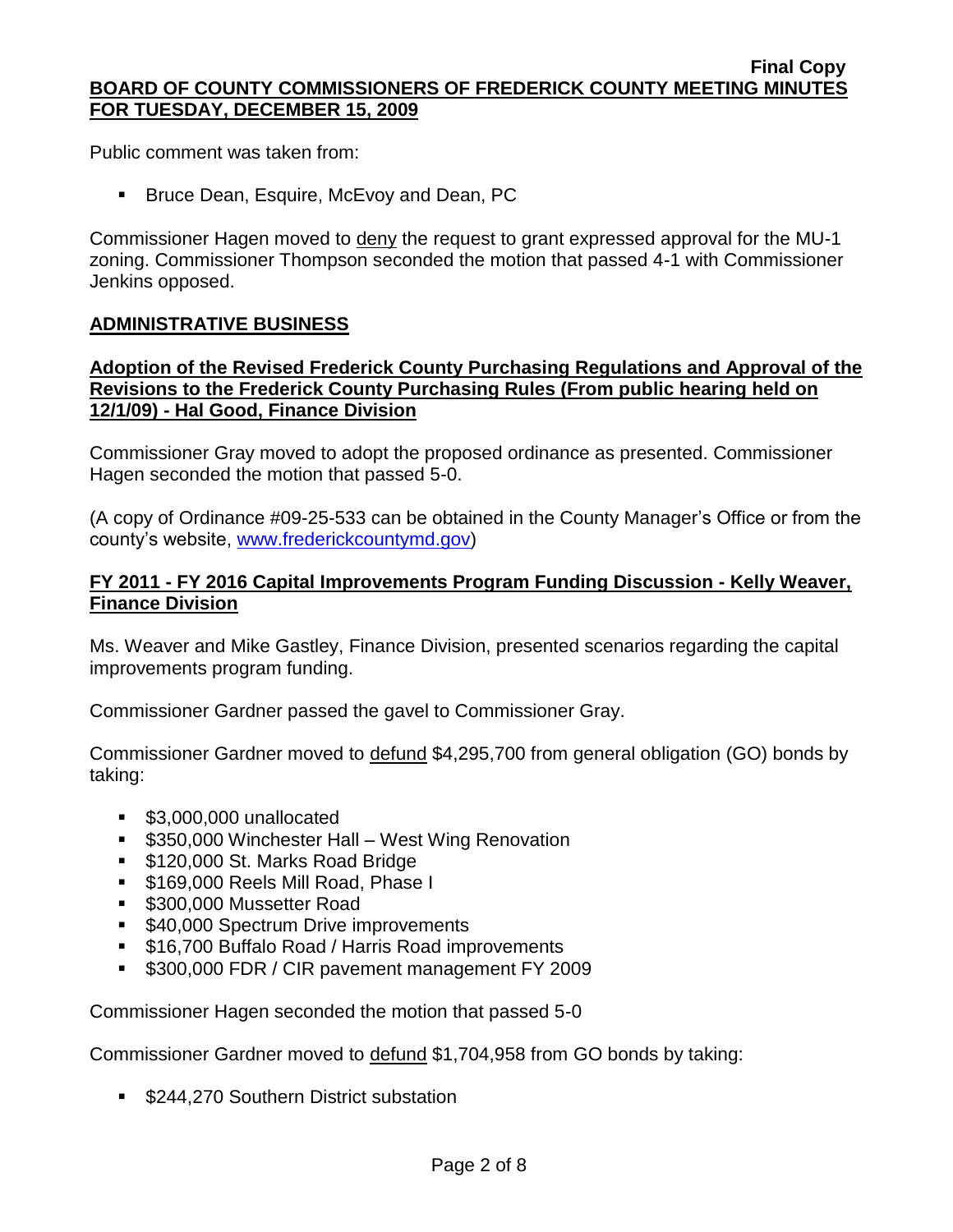- **5300,000 Winchester Hall / 30 North Market Street site improvement**
- **51,160,688 Parks unallocated acquisition**

Commissioner Hagen seconded the motion that passed 5-0.

Commissioner Jenkins moved to defund \$419,553 in cash from the Enterprise GIS FY 2009 ongoing fund. Commissioner Gray seconded the motion that failed 2-3 with Commissioners Gardner, Gray and Hagen opposed.

Commissioner Gardner moved to defund \$7,605,640 from GObonds by taking:

- **5400,000 Adult Detention Center parking lot improvements**
- **\$252,000 Senior Center HVAC replacement**
- \$217,000 Courthouse HVAC upgrades
- **\$228,160 Urbana District Park**
- **56,467,480 Utica, Phase II**
- **541,080 Ballenger Creek District Park, Phase V**

Commissioner Hagen seconded the motion that passed 5-0.

Commissioner Gardner moved to defund \$10,730,000 by taking:

- **5175,000 Public Safety Training Facility, Phase III**
- **54,500,000 Citizens Care and Rehabilitation Center**
- **\$1,750,000 Montevue Home**
- **51,000,000 Montevue Complex general site improvements**
- **5240,000 Legore Bridge Road**
- **5225,000 Brunswick Middle School roof section**
- **52,400,000 West Frederick Middle School modernization**
- **5440,000 Linganore High School renovation**

Commissioner Hagen seconded the motion that passed 5-0.

Commissioner Gardner requested to meet with Sheriff Jenkins regarding the Adult Detention Center Phase V project before making any decisions regarding the funding.

Commissioner Hagen moved to adopt Scenario 4 in the staff report as presented. Commissioner Gray seconded the motion that passed 4-1 with Commissioner Jenkins opposed.

#### **COMMISSIONERS COMMENTS**

None.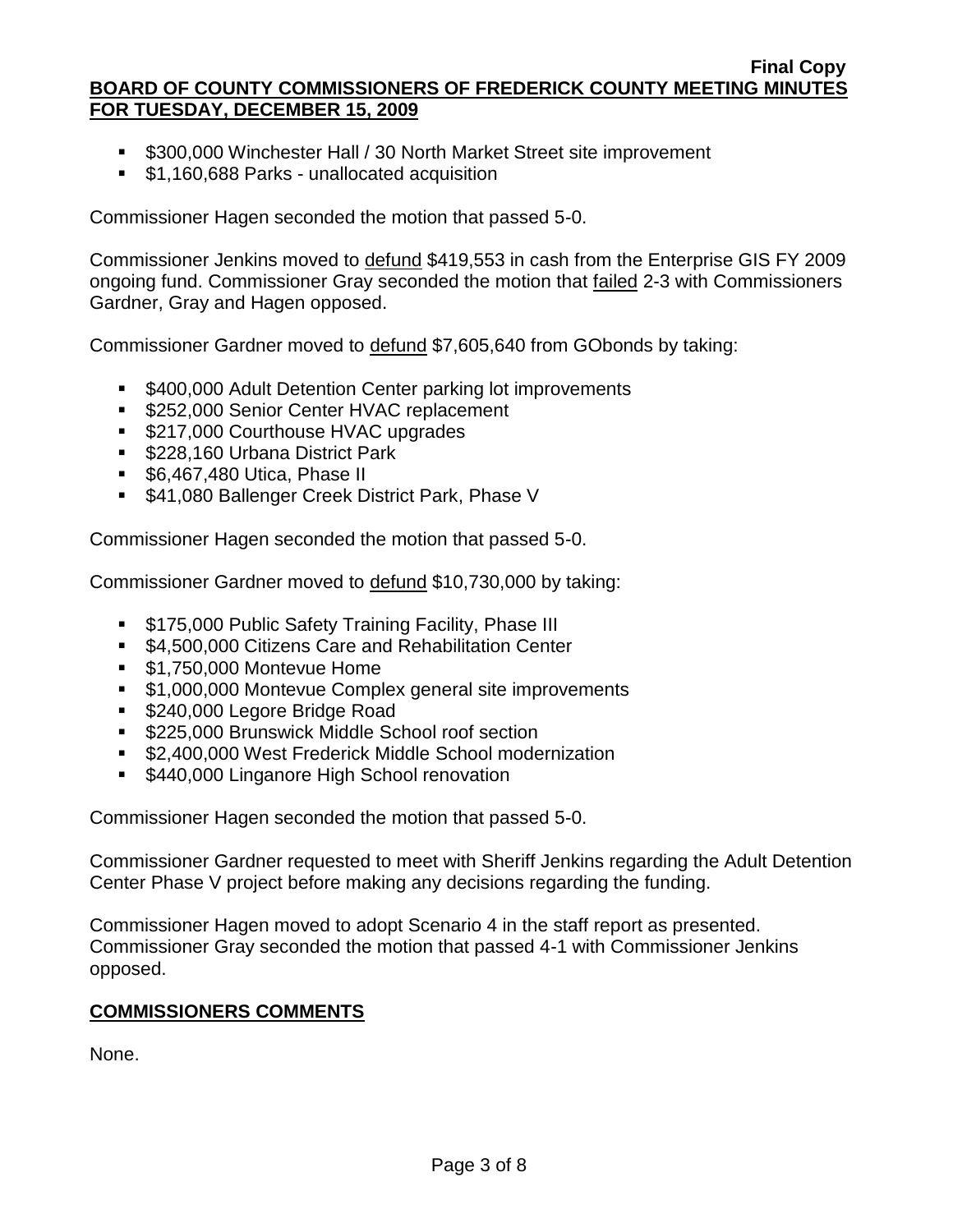# **PUBLIC COMMENTS**

None.

## **QUESTIONS – PRESS**

None.

# **CLOSED SESSION**

Commissioner Gray moved to proceed into closed session in accordance with Maryland Annotated Code State Government Article § 10-508(a)(1) To discuss: (i) The appointment, employment, assignment, promotion, discipline, demotion, compensation, removal, resignation, or performance evaluation of appointees, employees, or officials over whom it has jurisdiction; or (ii) Any other personnel matter that affects one or more specific individuals; and Maryland Annotated Code State Government Article § 10-508(a)(7) To consult with counsel to obtain legal advice on a legal matter and (8) To consult with staff, consultants, or other individuals about pending or potential litigation. Commissioner Hagen seconded the motion that passed 5-0.

# **ADJOURN**

The meeting adjourned at 11:30 a.m.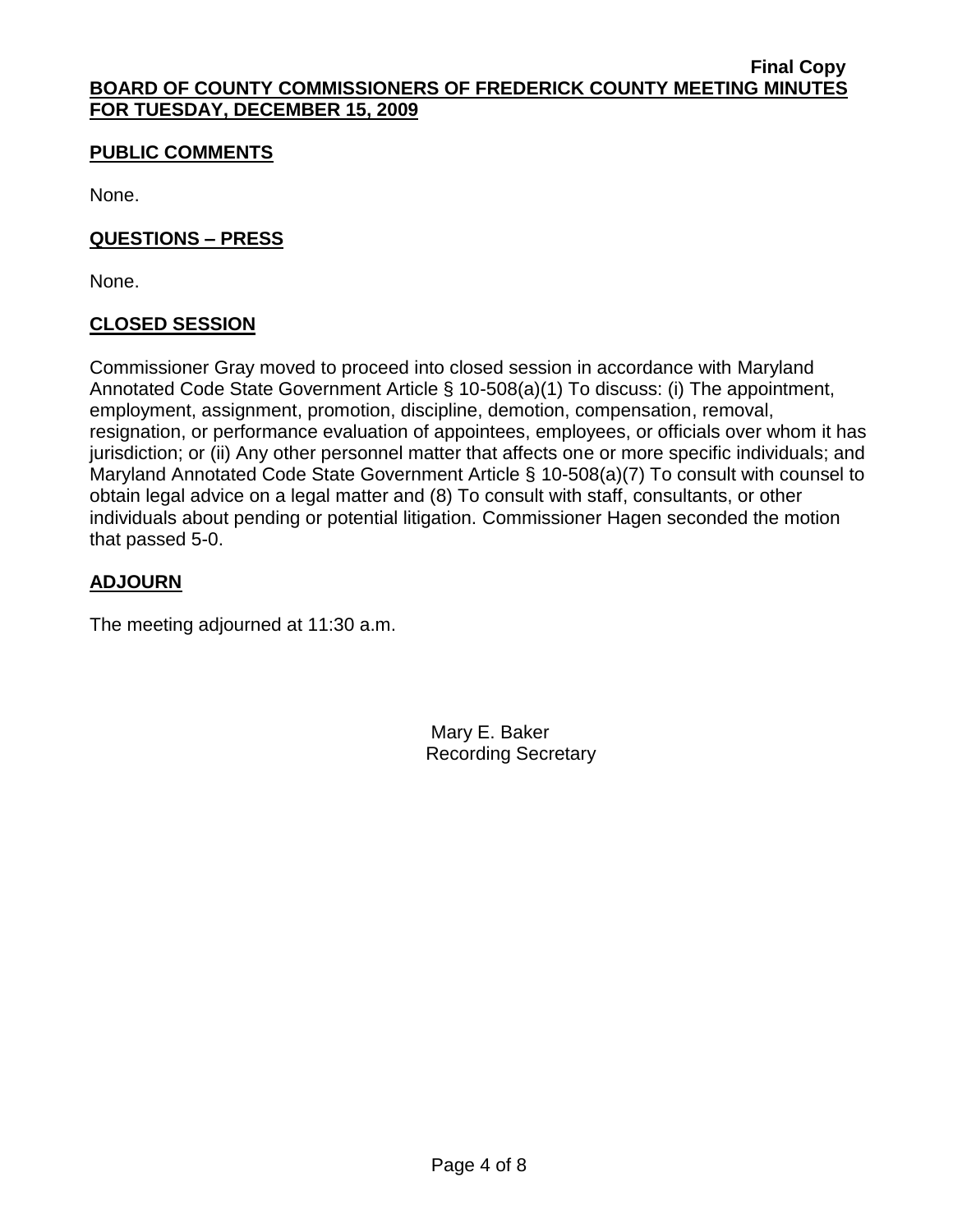#### **FORM OF STATEMENT FOR CLOSING THE MEETING OF TUESDAY, DECEMBER 15, 2009**

# **STATUTORY AUTHORITY TO CLOSE SESSION**

#### **State Government Article §10-508(a):**

(1) To discuss: (i) The appointment, employment, assignment, promotion, discipline, demotion, compensation, removal, resignation, or performance evaluation of appointees, employees, or officials over whom it has jurisdiction; or (ii) Any other personnel matter that affects one or more specific individuals.

## **Motion:**

Commissioner Gray moved to proceed into closed session in accordance with Maryland Annotated Code State Government Article § 10-508(a)(1) To discuss: (i) The appointment, employment, assignment, promotion, discipline, demotion, compensation, removal, resignation, or performance evaluation of appointees, employees, or officials over whom it has jurisdiction; or (ii) Any other personnel matter that affects one or more specific individuals; and (7) To consult with counsel to obtain legal advice on a legal matter and (8) To consult with staff, consultants, or other individuals about pending or potential litigation. Commissioner Hagen seconded the motion that passed 5-0.

# **Topic to be Discussed:**

To discuss the hiring of a division director.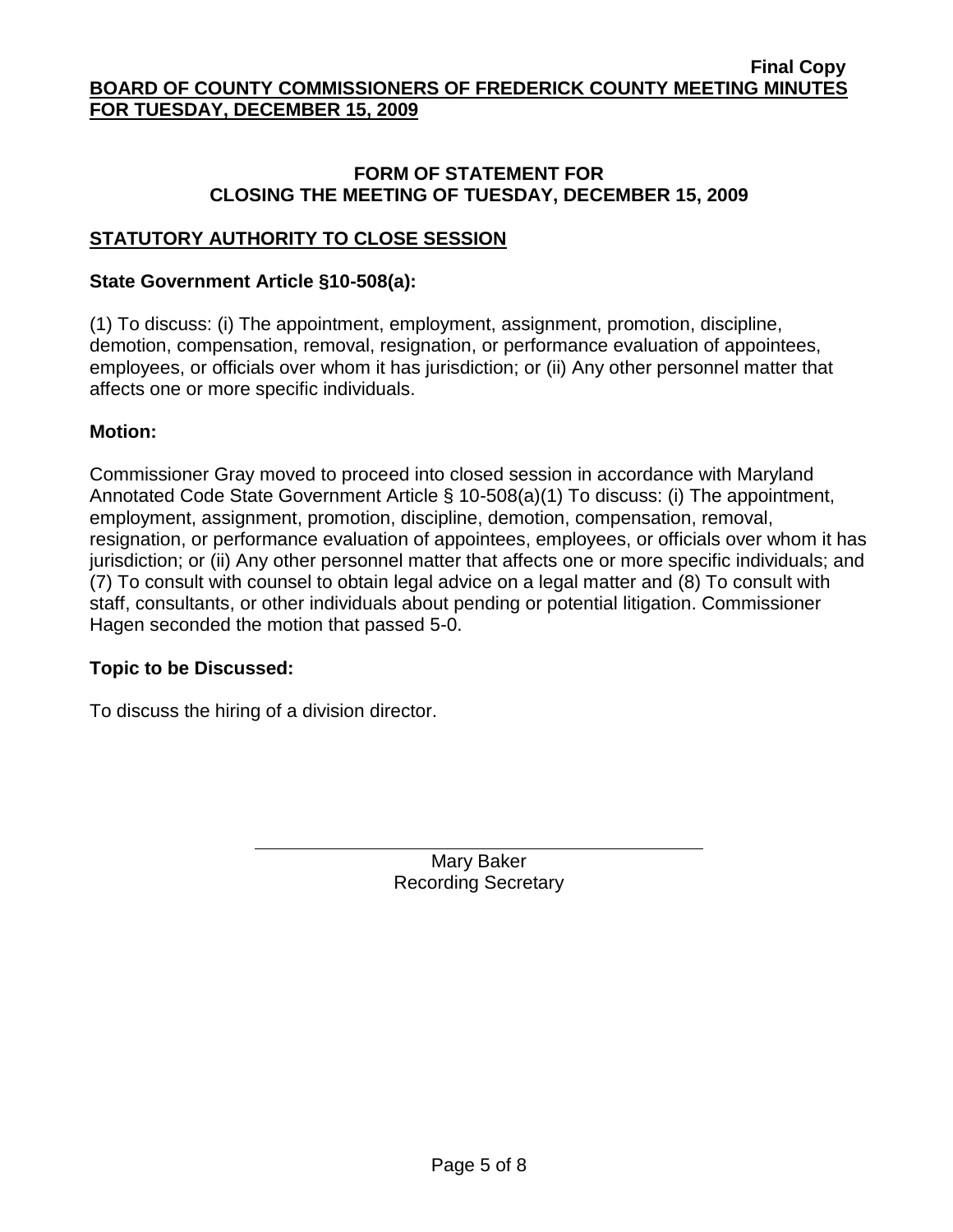#### **FORM OF STATEMENT FOR CLOSING THE MEETING OF TUESDAY, DECEMBER 15, 2009**

# **STATUTORY AUTHORITY TO CLOSE SESSION**

#### **State Government Article §10-508(a):**

(7) To consult with counsel to obtain legal advice on a legal matter and

(8) To consult with staff, consultants, or other individuals about pending or potential litigation.

## **Motion:**

Commissioner Gray moved to proceed into closed session in accordance with Maryland Annotated Code State Government Article § 10-508(a)(1) To discuss: (i) The appointment, employment, assignment, promotion, discipline, demotion, compensation, removal, resignation, or performance evaluation of appointees, employees, or officials over whom it has jurisdiction; or (ii) Any other personnel matter that affects one or more specific individuals; and (7) To consult with counsel to obtain legal advice on a legal matter and (8) To consult with staff, consultants, or other individuals about pending or potential litigation. Commissioner Hagen seconded the motion that passed 5-0.

## **Topics to be Discussed:**

To discuss a response to a letter from a state regulatory agency.

To discuss a claim from a contractor on a county construction project.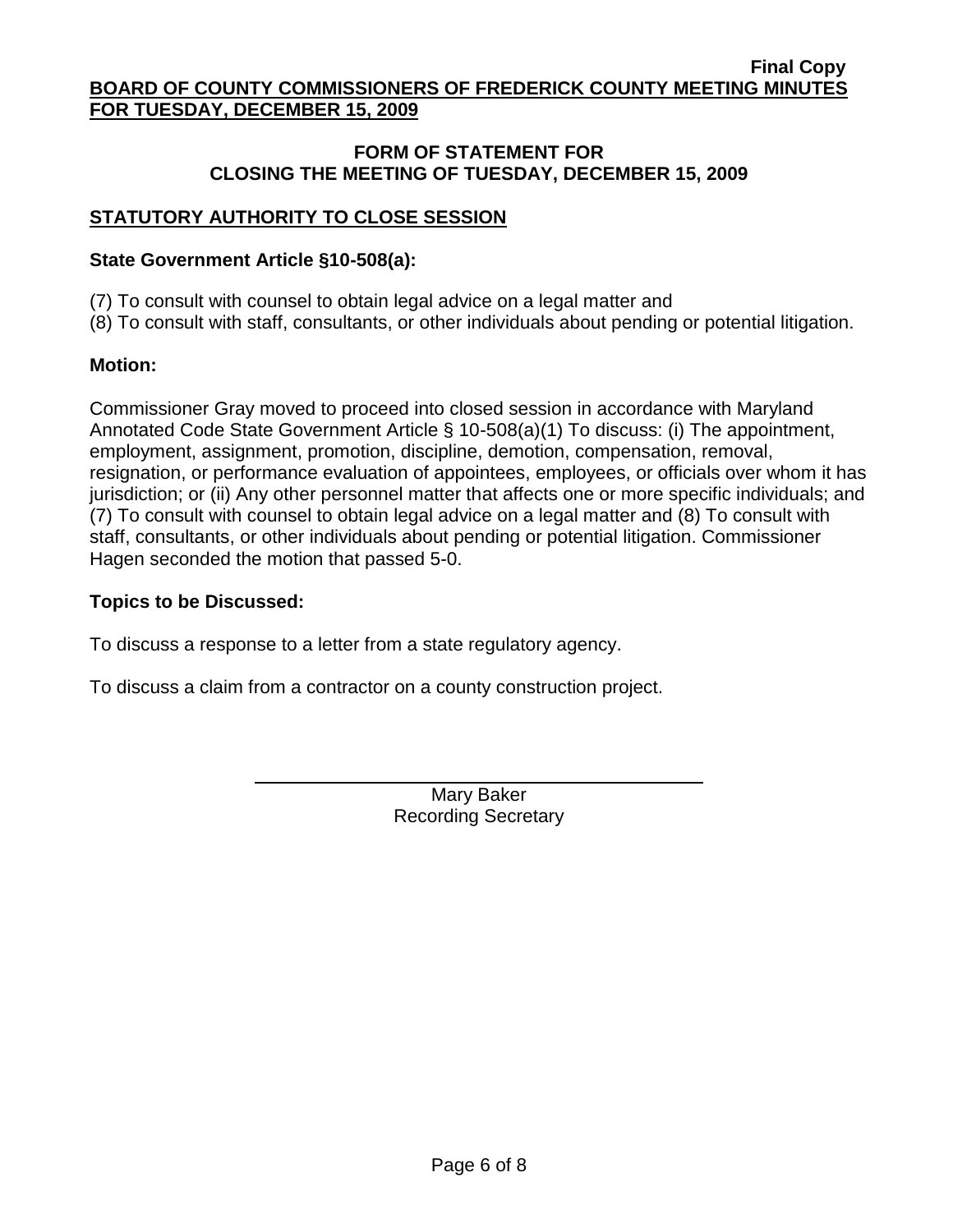## **FORM OF STATEMENT FOR MINUTES OF NEXT OPEN MEETING ON TUESDAY, DECEMBER 15, 2009, FOLLOWING THE CLOSED MEETING OF TUESDAY, DECEMBER 15, 2009**

# **STATUTORY AUTHORITY TO CLOSE SESSION**

## **State Government Article §10-508(a):**

(1) To discuss: (i) The appointment, employment, assignment, promotion, discipline, demotion, compensation, removal, resignation, or performance evaluation of appointees, employees, or officials over whom it has jurisdiction; or (ii) Any other personnel matter that affects one or more specific individuals.

## **Motion:**

Commissioner Gray moved to proceed into closed session in accordance with Maryland Annotated Code State Government Article § 10-508(a)(1) To discuss: (i) The appointment, employment, assignment, promotion, discipline, demotion, compensation, removal, resignation, or performance evaluation of appointees, employees, or officials over whom it has jurisdiction; or (ii) Any other personnel matter that affects one or more specific individuals; and (7) To consult with counsel to obtain legal advice on a legal matter and (8) To consult with staff, consultants, or other individuals about pending or potential litigation. Commissioner Hagen seconded the motion that passed 5-0.

#### **Others in Attendance:**

R. Hart, B. Stanton, M. Hose, R. Santangelo, M. Baker

# **Topic Discussed:**

To discuss the hiring of a division director.

#### **Action Taken:**

The Board selected an applicant to fill the director's position.